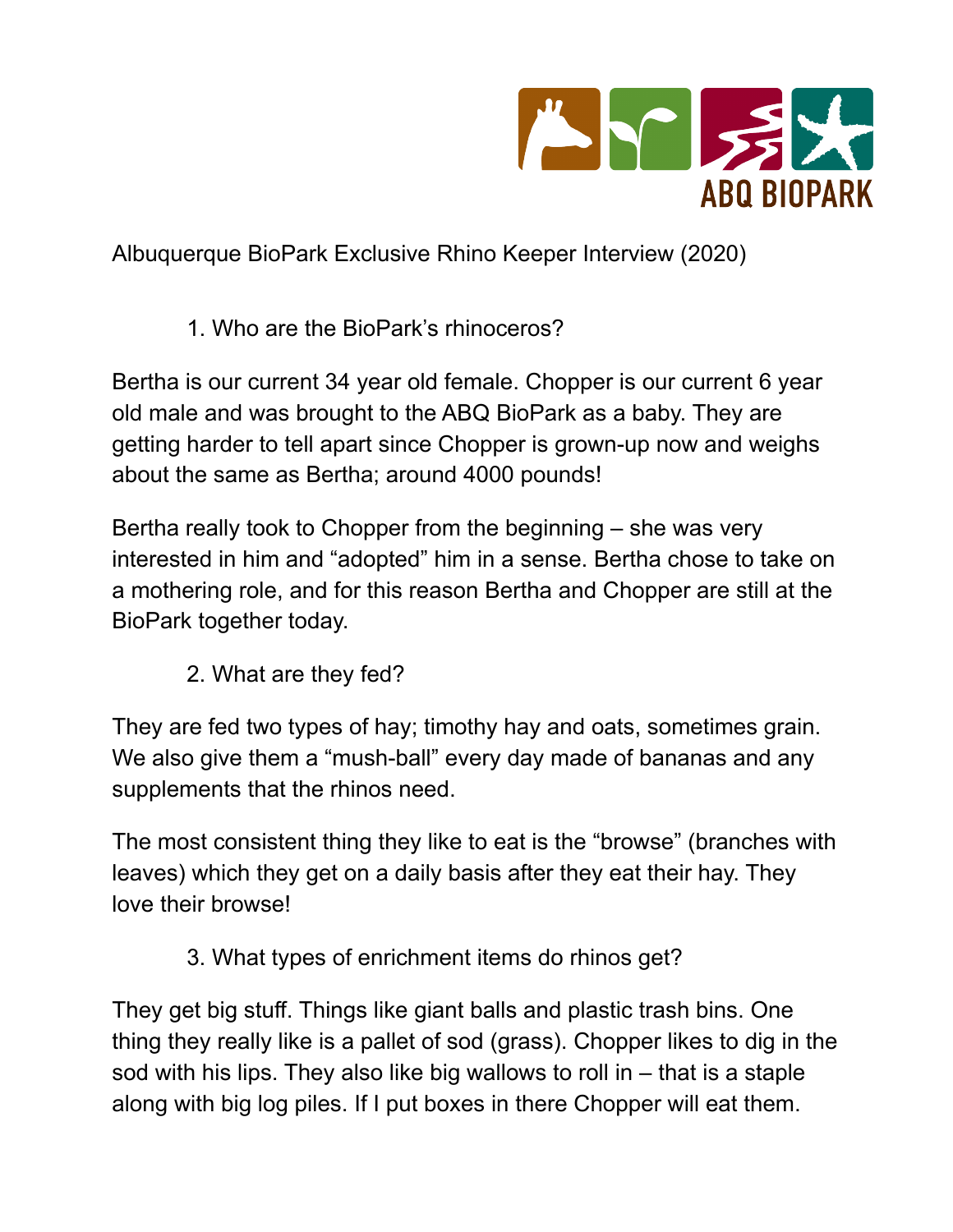

Above: enrichment items such as plastic bins and giant balls.

4. How are the rhinos cared for physically?

Mainly they just get their daily supplements and vitamins. Our rhinos get iron supplements and we frequently do blood draws to test for iron levels and make sure they are maintained. Bertha also gets medicine drops in her eyes. We weigh them one time per month using a giant scale which the rhinos have been trained to step onto. We make sure that their weight is not dropping or increasing dramatically and will adjust their diets if necessary.

5. How are the animals you care for involved in conservation work or education?